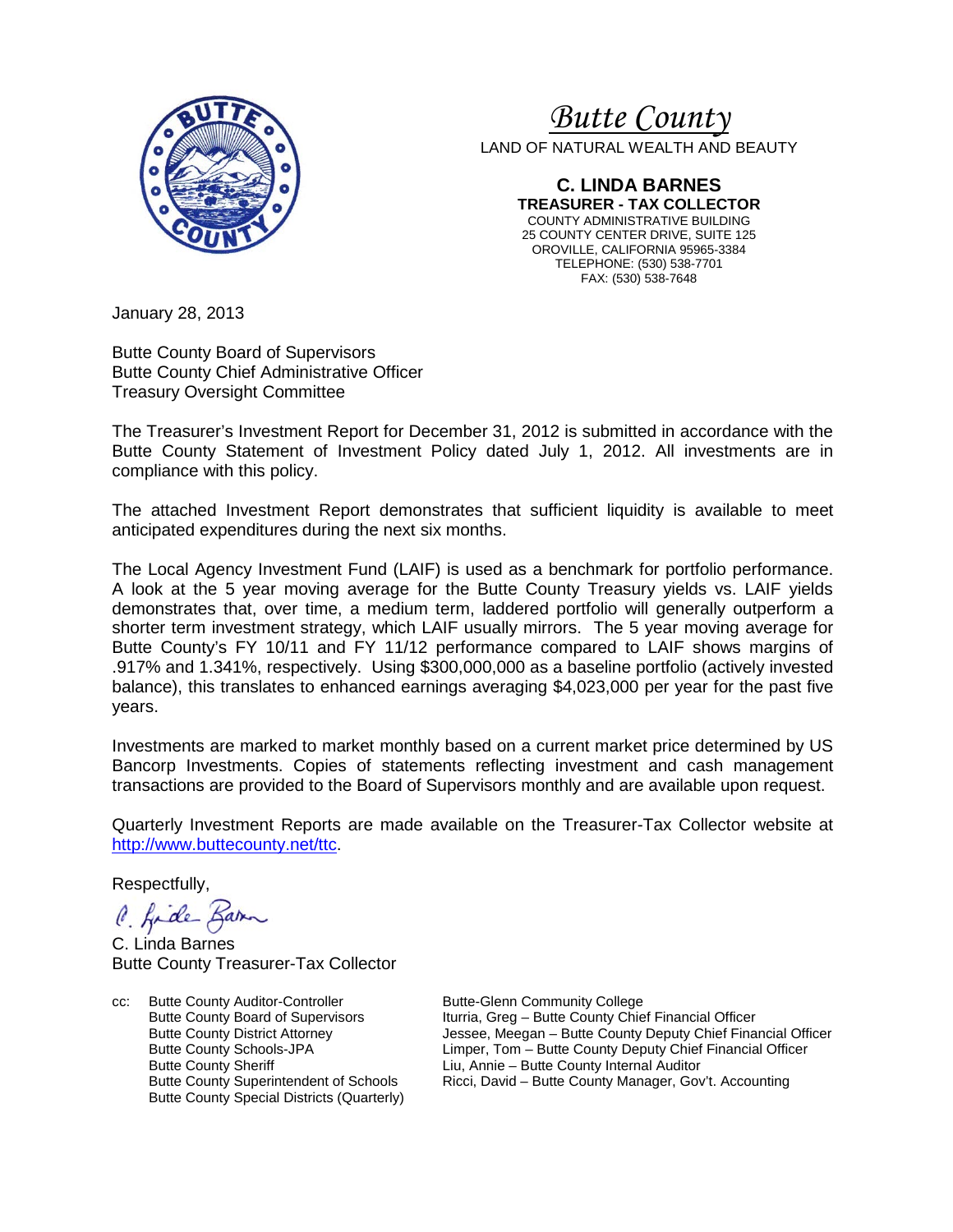

## **BUTTE COUNTY TREASURER'S INVESTMENT REPORT**

**December 31, 2012**

| <b>ACTIVELY MANAGED PORTFOLIO:</b>              | <b>YIELD TO</b><br><b>MATURITY</b> | <b>WEIGHTED AVERAGE</b><br><b>MATURITY (DAYS)*</b> | <b>PAR VALUE</b> | <b>FAIR VALUE</b> | <b>COST CARRIED</b> |  |
|-------------------------------------------------|------------------------------------|----------------------------------------------------|------------------|-------------------|---------------------|--|
| <b>LOCAL AGENCY INVESTMENT FUND (LAIF)</b>      | 0.326%                             |                                                    | 159,281,614.20   | 159,281,614.20    | 159,281,614.20      |  |
| <b>CALTRUST</b>                                 | 0.321%                             |                                                    | 4.476.04         | 4.476.04          | 4.476.04            |  |
| <b>CALTRUST</b>                                 | 0.763%                             | 30                                                 | 4,997,186.16     | 4,997,186.16      | 5,003,485.00        |  |
| <b>BANK MONEY MARKET (COLLATERALIZED)</b>       | 0.340%                             |                                                    | 27,694,041.74    | 27,694,041.74     | 27,694,041.74       |  |
| <b>COMMERCIAL PAPER**</b>                       |                                    | -                                                  | 0.00             | 0.00              | 0.00                |  |
| <b>MUNICIPAL BONDS</b>                          | 0.410%                             | 639                                                | 1,000,000.00     | 1,004,240.00      | 1,004,650.00        |  |
| <b>CORPORATE NOTES**</b>                        | 0.961%                             | 515                                                | 10.000.000.00    | 10.237.430.00     | 10,264,677.39       |  |
| <b>NEGOTIABLE CDS**</b>                         | 1.363%                             | 737                                                | 3.000.000.00     | 3.005.939.85      | 3,000,000.00        |  |
| <b>CERTIFICATES OF DEPOSIT (COLLATERALIZED)</b> | 0.810%                             | 808                                                | 10,500,000.00    | 10,500,000.00     | 10,500,000.00       |  |
| <b>FEDERAL AGENCY NOTES**</b>                   | 1.706%                             | 1.004                                              | 180.030.000.00   | 183,679,978.64    | 181.404.098.49      |  |
| <b>TOTAL ACTIVELY MANAGED PORTFOLIO:</b>        | 0.989%                             | 500                                                | 396.507.318.14   | 400.404.906.63    | 398.157.042.86      |  |

#### **INVESTMENT OF NOTE/BOND PROCEEDS AND OPERATING CASH**

| <b>SCHOOL BOND PROCEEDS</b> (see page 2 for details)                                    | 11,977,613.01              | 11,977,613.01              | 11,977,613.01              |
|-----------------------------------------------------------------------------------------|----------------------------|----------------------------|----------------------------|
| <b>OPERATING ACCOUNTS</b><br>US BANK CHECKING ACCOUNT DEPOSITS<br><b>OPERATING CASH</b> | 10,413,679.26<br>50,486.45 | 10,413,679.26<br>50,486.45 | 10,413,679.26<br>50,486.45 |
| <b>OTHER</b>                                                                            | 0.00                       | 0.00                       | 0.00                       |
| <b>TOTAL TREASURER'S FUND LEDGER BALANCE:</b>                                           | 418,949,096.86             | 422.846.685.35             | 420,598,821.58             |
| <b>INVESTMENTS UNDER MANAGEMENT OF TRUSTEES</b> (see page 3 for details)                | 3,599,692.12               | 3,605,964.57               | 3,613,654.16               |
|                                                                                         |                            |                            |                            |

### **TOTAL CASH AND INVESTMENTS: 422,548,788.98 426,452,649.92 424,212,475.74**

**PAR VALUE FAIR VALUE COST CARRIED** 

| <b>SIX MONTH LIQUIDITY PROJECTIONS</b>                                                                                                              |                                                   |  |  |  |  |  |  |  |
|-----------------------------------------------------------------------------------------------------------------------------------------------------|---------------------------------------------------|--|--|--|--|--|--|--|
| Estimated Cash Receipts for Next Six Months<br><b>Estimated Disbursements for Next Six Months</b><br>Estimated Net Cash Flow for Next Six Months*** | 453,281,551<br>-502,028,672<br>$-48,747,121$ (A1) |  |  |  |  |  |  |  |
| Contingency Cashflow Needs (based on potential State budget shortfall)                                                                              | $-30,000,000$ (A2)                                |  |  |  |  |  |  |  |
| <b>Securities Maturing</b><br>Local Agency Investment Fund / Cal Trust / MMF                                                                        | 31,000,000 (B)<br>191,983,617 (C)                 |  |  |  |  |  |  |  |
| <b>Total Liquidity for Next Six Months</b>                                                                                                          | 144,236,496 (A1+A2+B+C)                           |  |  |  |  |  |  |  |
| Estimated Cash Available for Long Term Investment<br>Remaining Available Liquidity                                                                  | $-30,000,000$<br>114,236,496                      |  |  |  |  |  |  |  |
| Total Par Value of actively managed investments maturing in less than 12 months:                                                                    | 236,727,318                                       |  |  |  |  |  |  |  |
| Total Par Value of actively managed investments maturing in more than 12 months:                                                                    | 159,780,000                                       |  |  |  |  |  |  |  |

\* Actual Weighted Average Maturity will be shorter, and actual dollar amount of investments maturing in less than 12 months will be higher than stated, due to call features on investments<br>\*\* See page 5 for detailed list of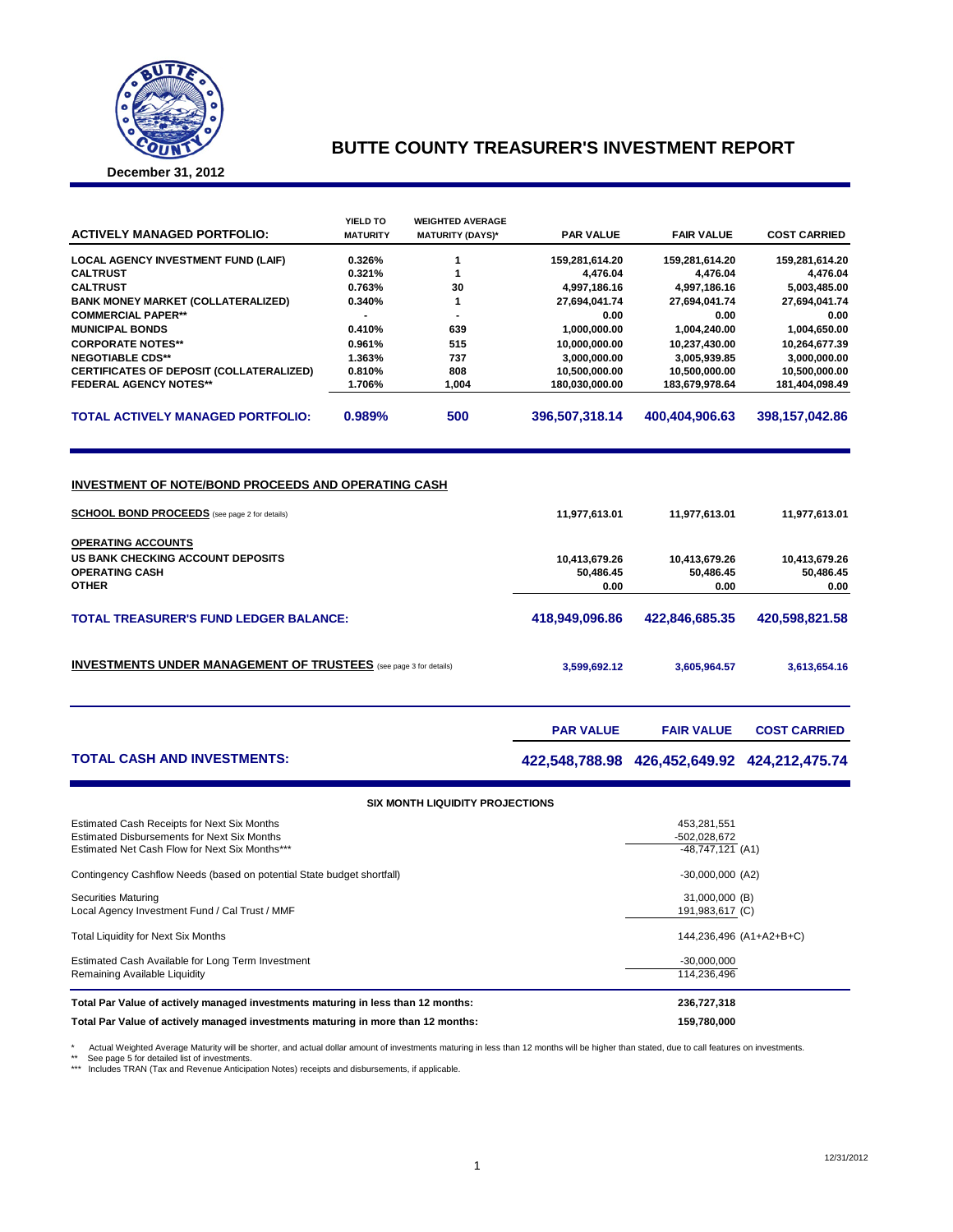## **BUTTE COUNTY TREASURER'S INVESTMENT REPORT INVESTMENT OF SCHOOL BOND PROCEEDS December 31, 2012**

| <b>BOND/NOTE DESCRIPTION</b>                                                                                                                            | <b>INVESTMENT</b><br><b>TYPE</b> | <b>MATURITY</b><br><b>DATE</b> | <b>DESCRIPTION</b>                              | <b>ANNUAL</b><br>YIELD* | <b>PAR</b><br><b>VALUE</b>                                         | <b>FAIR</b><br><b>VALUE</b>                                         | <b>COST</b><br><b>CARRIED</b>                                         |
|---------------------------------------------------------------------------------------------------------------------------------------------------------|----------------------------------|--------------------------------|-------------------------------------------------|-------------------------|--------------------------------------------------------------------|---------------------------------------------------------------------|-----------------------------------------------------------------------|
| <b>BONDS - LOCAL AGENCY INVESTMENT FUND (LAIF)</b>                                                                                                      |                                  |                                |                                                 |                         |                                                                    |                                                                     |                                                                       |
| <b>Chico Unified School District "B"</b><br><b>Chico Unified School District "B"</b><br><b>SUBTOTAL</b>                                                 | LAIF<br>LAIF BOND FUND           |                                |                                                 | 0.326%<br>0.326%        | 3,690,718.35<br>5,488,511.35<br>9,179,229.70                       | 3,690,718.35<br>5.488.511.35<br>9,179,229.70                        | 3,690,718.35<br>5,488,511.35<br>9,179,229.70                          |
| <b>BONDS - WELLS FARGO BANK</b><br><b>WELLS FARGO BANK, TRUSTEE</b><br><b>Chico Unified School District "B"</b><br>Account # XXX1791<br><b>SUBTOTAL</b> | Money Market<br>US Treas/Agency  | 12/14/12                       | Gov MM Mutual Fund<br><b>FHLB</b><br>#3133XVNT4 | 0.010%<br>1.530%        | 2,798,383.31<br>0.00<br>2,798,383.31<br><b>PAR</b><br><b>VALUE</b> | 2,798,383.31<br>0.00<br>2,798,383.31<br><b>FAIR</b><br><b>VALUE</b> | 2,798,383.31<br>0.00<br>2,798,383.31<br><b>COST</b><br><b>CARRIED</b> |
| <b>GRAND TOTAL</b>                                                                                                                                      |                                  |                                |                                                 |                         | 11,977,613.01                                                      | 11,977,613.01                                                       | 11,977,613.01                                                         |

\* Yields quoted above are a snapshot per investment type. Actual yields earned on school bonds are calculated by the Treasurer's office and are a composite of investment earnings less Treasury costs.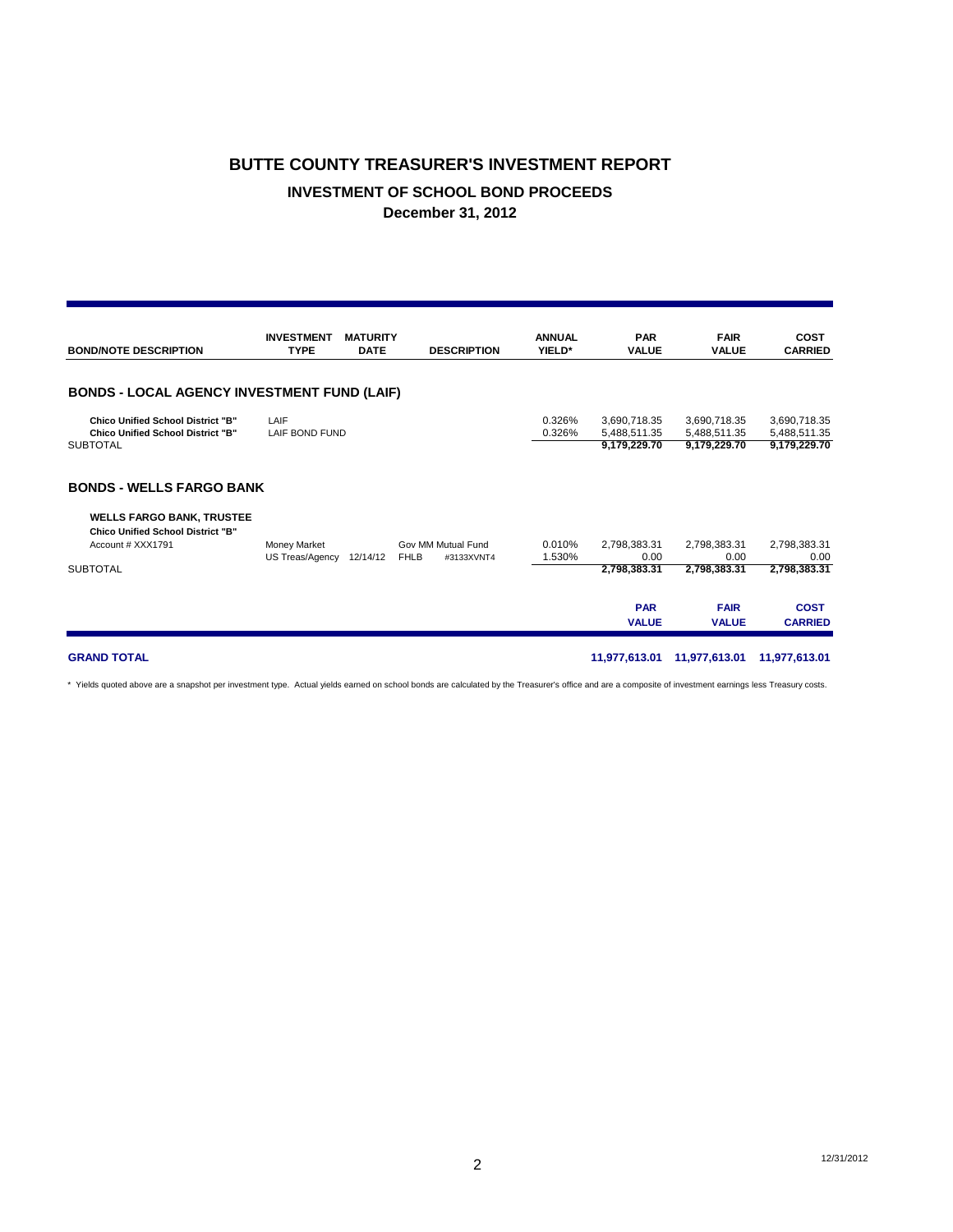## **BUTTE COUNTY TREASURER'S INVESTMENT REPORT INVESTMENTS UNDER MANAGEMENT OF TRUSTEES December 31, 2012**

| <b>LOAN PROGRAM</b>                                                      | <b>INVESTMENT</b><br><b>TYPE</b> | <b>MATURITY</b><br><b>DATE</b> | <b>DESCRIPTION</b>           | <b>ANNUAL</b><br><b>YIELD</b> | <b>PAR</b><br><b>VALUE</b> | <b>FAIR</b><br><b>VALUE</b> | <b>COST</b><br><b>CARRIED</b> |
|--------------------------------------------------------------------------|----------------------------------|--------------------------------|------------------------------|-------------------------------|----------------------------|-----------------------------|-------------------------------|
|                                                                          |                                  |                                |                              |                               |                            |                             |                               |
| <b>2003 REFUNDING COP</b>                                                |                                  |                                |                              |                               |                            |                             |                               |
| <b>U.S. BANK, TRUSTEE</b>                                                |                                  |                                |                              |                               |                            |                             |                               |
| Expense Fund #XXXX6106                                                   | Money Market                     |                                | US Bank MMF 4                | 0.039%                        | 9,739.56                   | 9,739.56                    | 9,739.56                      |
| Reserve Fund #XXXX6101                                                   | Money Market                     |                                | US Bank MMF 4                | 0.039%                        | 51,095.98                  | 51,095.98                   | 51,095.98                     |
|                                                                          | US Treas/Agency                  | 10/18/13                       | FHLB #3133XSAE8              | 2.820%                        | 385,000.00                 | 395,460.45                  | 398,962.04                    |
| Lease Payment #XXXX6100                                                  | <b>Money Market</b>              |                                | US Bank MMF 4                | 0.039%                        | 13,456.50                  | 13,456.50                   | 13,456.50                     |
| <b>SUBTOTAL</b>                                                          |                                  |                                |                              |                               | 459,292.04                 | 469,752.49                  | 473,254.08                    |
| <b>2004 PENSION OBLIGATION BONDS</b><br><b>WELLS FARGO BANK, TRUSTEE</b> |                                  |                                |                              |                               |                            |                             |                               |
| Series A Bond Fund #XXXX1106                                             | Money Market                     |                                | Gov MMF Service Fund #1752   | 0.097%                        | 845,935.70                 | 845,935.70                  | 845,935.70                    |
| Int. Rate Stabilization Fund #XXXX1109                                   | <b>Money Market</b>              |                                | Advantage Prime MM #1752     | 0.097%                        | 1,004.47                   | 1,004.47                    | 1,004.47                      |
|                                                                          | Pooled Agency Funds              |                                | Local Agency Investment Fund | 0.326%                        | 1,621.14                   | 1,621.14                    | 1,621.14                      |
| Series B Interest Fund #XXXX1301                                         | Money Market                     |                                | Advantage Prime MM #1752     | 0.097%                        | 675,323.28                 | 675,323.28                  | 675,323.28                    |
| <b>SUBTOTAL</b>                                                          |                                  |                                |                              |                               | 1,523,884.59               | 1,523,884.59                | 1,523,884.59                  |
| <b>2004 WORKERS' COMPENSATION</b>                                        |                                  |                                |                              |                               |                            |                             |                               |
| <b>York Risk Services Group</b>                                          |                                  |                                |                              |                               |                            |                             |                               |
| - Claim Administrators                                                   |                                  |                                |                              |                               |                            |                             |                               |
| Umpqua Bank #XXXXX2601                                                   | <b>Commercial Bank</b>           |                                | <b>Business Checking</b>     | <b>NA</b>                     | 222,334.04                 | 222,334.04                  | 222,334.04                    |
| <b>SUBTOTAL</b>                                                          |                                  |                                |                              |                               | 222,334.04                 | 222,334.04                  | 222,334.04                    |
| 2006 COP - NEAL ROAD RECYCLING & WASTE FACILITY                          |                                  |                                |                              |                               |                            |                             |                               |
| <b>WELLS FARGO BANK, TRUSTEE</b>                                         |                                  |                                |                              |                               |                            |                             |                               |
| Certificate Reserve Fund #XXXX0800                                       | <b>Money Market</b>              |                                | Gov MMF Service Fund #743    | 0.010%                        | 8,406.24                   | 8,406.24                    | 8,406.24                      |
|                                                                          | US Treas/Agency                  | 8/07/2017                      | FHLMC #3134G3ZR4             | 1.000%                        | 1,200,000.00               | 1,195,812.00                | 1,200,000.00                  |
| Base Rental Payment Fund #XXXX0801                                       | <b>Money Market</b>              |                                | Gov MMF Service Fund #743    | 0.010%                        | 178,543.89                 | 178,543.89                  | 178,543.89                    |
| Expense Fund #XXXX0802                                                   | Money Market                     |                                | Gov MMF Service Fund #743    | 0.010%                        | 7,231.32                   | 7,231.32                    | 7,231.32                      |
| <b>SUBTOTAL</b>                                                          |                                  |                                |                              |                               | 1,394,181.45               | 1,389,993.45                | 1,394,181.45                  |
|                                                                          |                                  |                                |                              |                               | <b>PAR</b>                 | <b>FAIR</b>                 | <b>COST</b>                   |
|                                                                          |                                  |                                |                              |                               | <b>VALUE</b>               | <b>VALUE</b>                | <b>CARRIED</b>                |
| <b>GRAND TOTAL</b>                                                       |                                  |                                |                              |                               | 3.599.692.12               | 3.605.964.57                | 3,613,654.16                  |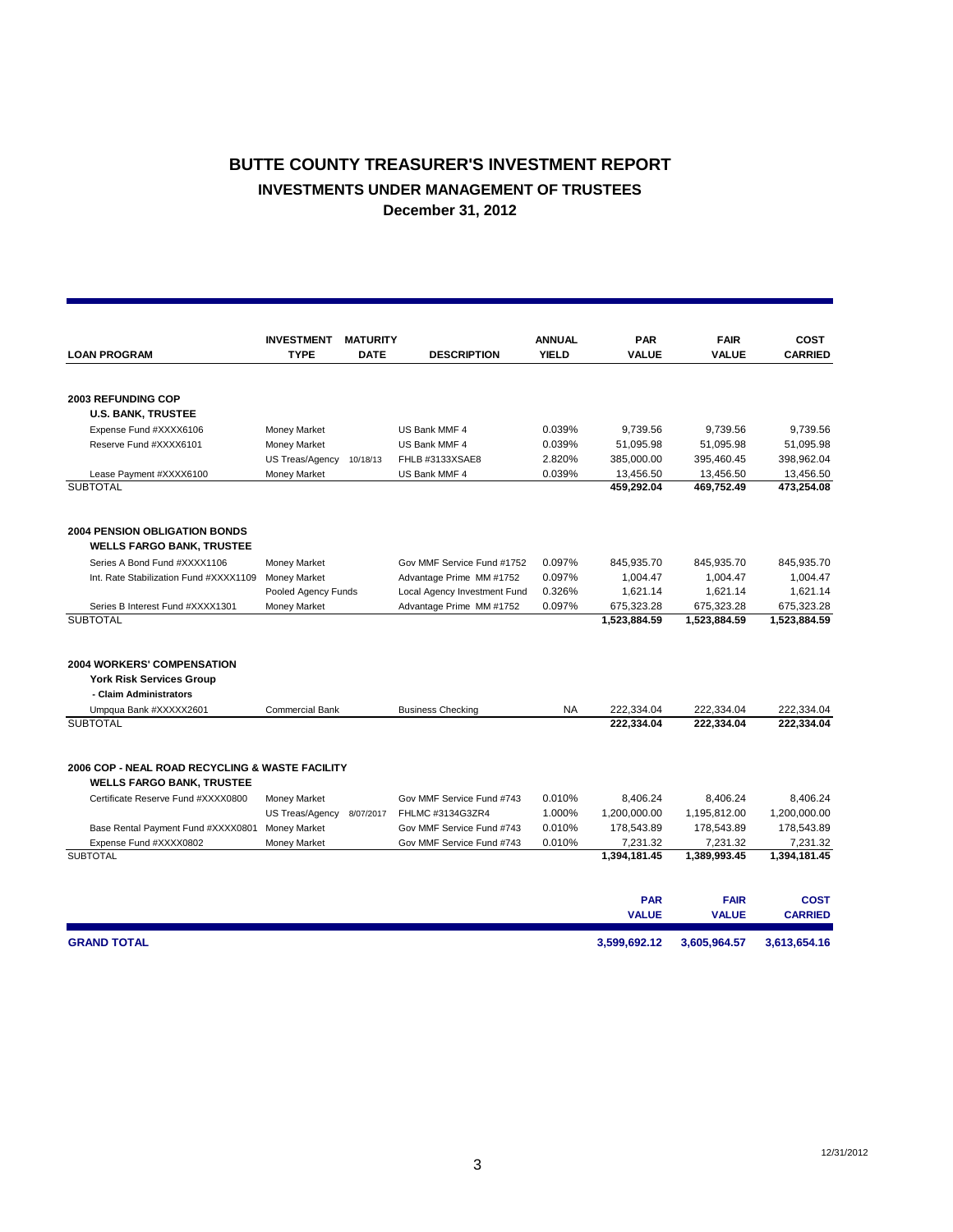#### **BUTTE COUNTY TREASURER'S INVESTMENT REPORT December 31, 2012 ACTIVELY MANAGED PORTFOLIO "AT-A-GLANCE"**



## **Butte County Pooled Treasury Portfolio Balance\*\* Net of Tax and Revenue Notes (TRAN) and Bond Proceeds**



**\*\* This chart does not include deposits from TRAN, Bond Proceeds, or Investments under Management of Trustees.**

 **It is intended to demonstrate cash flow trends and establish a baseline for the portfolio, enabling medium term investments.**